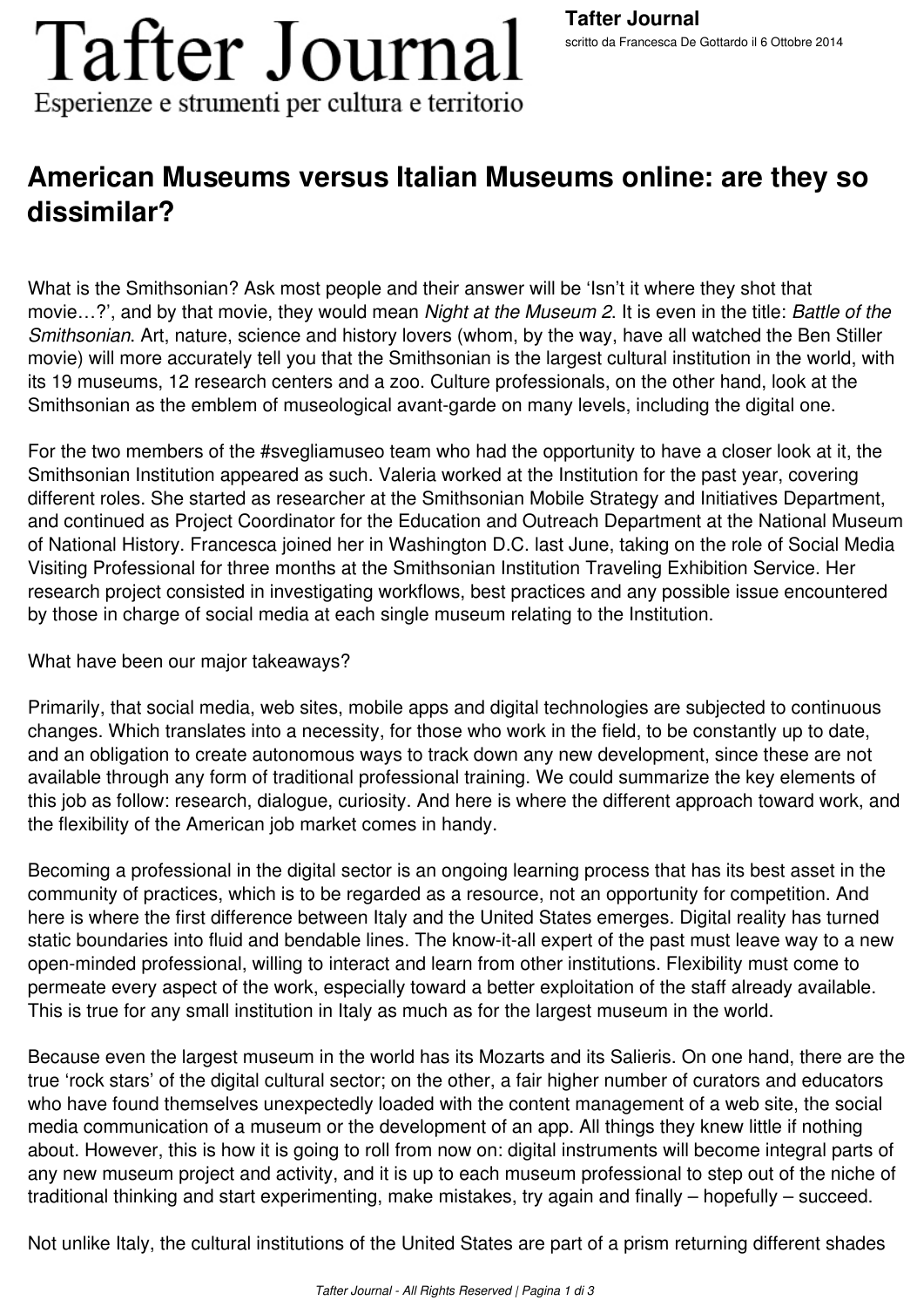#### **Tafter Journal** scritto da Francesca De Gottardo il 6 Ottobre 2014

# **Tafter Journal** Esperienze e strumenti per cultura e territorio

of quality in managing new digital tools. Let us take social media as an example for all: when asked to specify the issues they most frequently encountered in managing online communication, the American professionals gave answers amazingly similar to those of their Italian counterparts. What they pointed out were lack of time – often deriving from chronicle budget deficits to hire new staff, and low to non-existent digital awareness in their colleagues, making it difficult to manage the workflow efficiently in order to achieve better quality content. As it often happens in Italy, at the Smithsonian as well it is frequently just one person doing the work of many and running solo a considerable number of digital tools, while the others struggle to understand the meaning of 'hashtag'.

And if there exist 'enlighted' managements willing to understand and learn how to use these new tools, they are opposed by many others that show no interest in knowing even the outcomes of their online efforts. In their opinion, social media or mobile apps are 'a nice thing to have' but they would never consider incorporating them into the global strategy of their institution.

Turning to web sites, the static html pages of more than one institution belonging to the Smithsonian are in no way different to the websites of many Italian museums, where scarcity of resources and expertise does not always allow for more dynamic solutions. And of the 40 apps and mobile websites the Smithsonian has released, only a minuscule percentage is duly and continuously exploited by the Institution.

Ultimately, the largest cultural institution in the world and the smallest museum in Italy turned out to be very similar in the field of online communication, proving that the secret of a successful outcome lies in the attitude rather than the budget. If Italian museums have something to learn from their American counterparts, it is precisely the tendency to consider online communication as an essential part of the museum-system. Whether it is only thanks to a curator tweeting occasionally, or there is fully functioning digital department instead, the museum must be online. It is online that it can take care of that part of its audience that – 24 hours a day, seven days per week – roams through its galleries from all over the world.

In Italy, where 'museum' is synonym of silent corridors, dusty cases and lengthy labels, this approach is still far from becoming standard. An episode of Doctor Who – the tv series depicting the adventures of a British time traveler – explained it better than we could ever do: we accompany the protagonist while he visits a museum of the future displaying alien artifacts and armor, but despite the futuristic setting the galleries look very traditional. Museums are old, even in the future – or so many people seem to think.

And yet, change is permeating this sector through the emergence of new technologies and ground-breaking approaches, as much as a switch of mind-set in many institutions. At the opening ceremony of Museums and the Web 2014, Nancy Proctor, its co-chair and Deputy Director for Digital Experience and Communications at the Baltimore Museum of Art, stated that *Digital is not in the IT ghetto anymore, it sits at the same table as Education, Collection, Communication*. Inter-departmental boundaries have become less definite, and the revolutionary advent of more accessible platforms and devices means that learning is no longer limited to controlled educational contexts but has become more transversal.

In such a context, you do not need to be an 'expert' to be involved with social media as much as you do not have to be a professional photographer to make a good shot. Museums are institutions devoted to communication and interpretation – as their mission usually states – and therefore the expertise of their staff must embrace larger scopes than those of their (often very specific) fields of study, and become more flexible.

At the Smithsonian, the change is taking place mostly from the inside: museums are creating learning